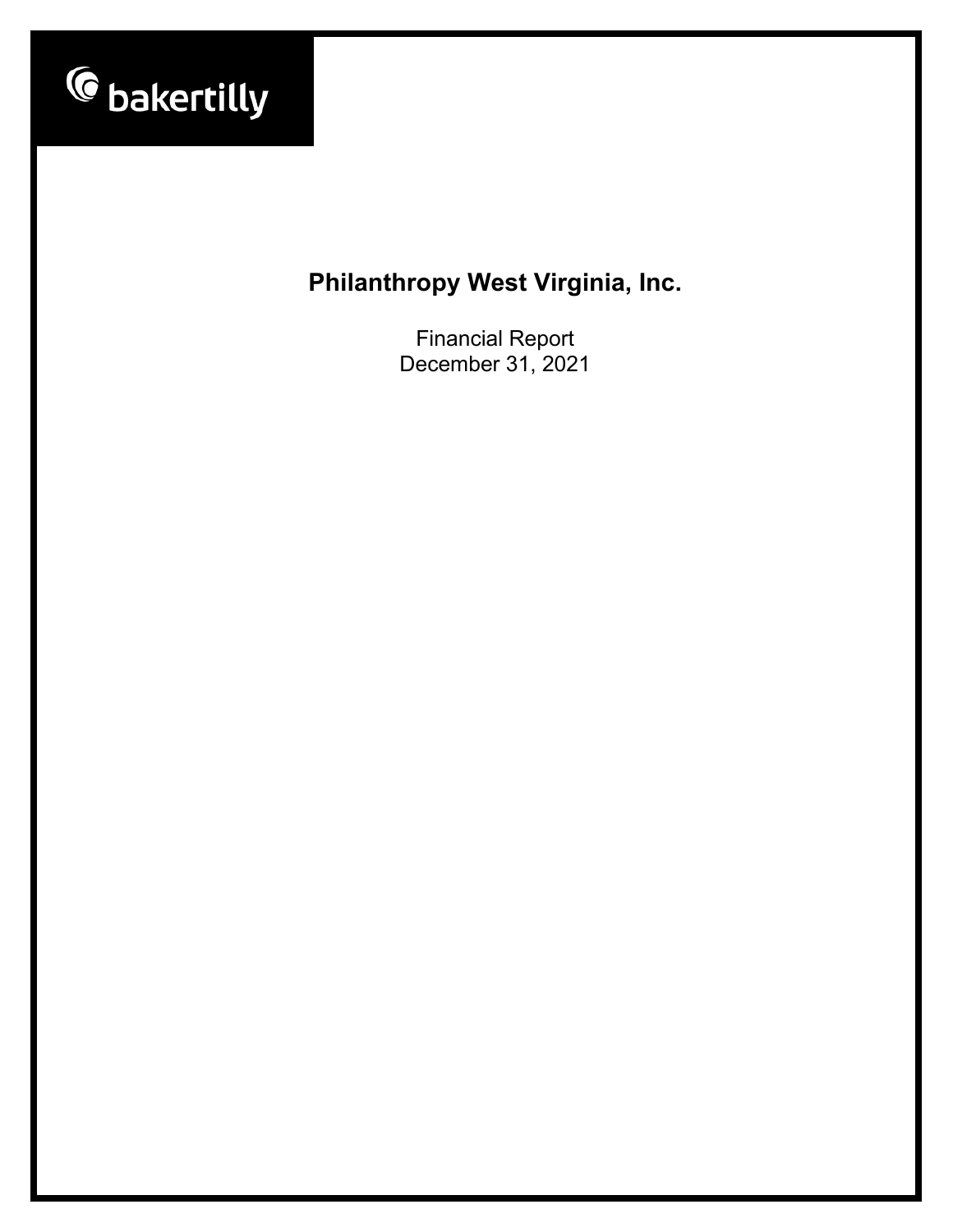# **C O N T E N T S**

| Independent Auditor's Report                             | 1 - 2    |
|----------------------------------------------------------|----------|
| <b>Financial Statements:</b>                             |          |
| <b>Statements of Financial Position</b>                  | 3        |
| Statement of Activities and Changes in Net Assets - 2020 | 4        |
| Statement of Activities and Changes in Net Assets - 2019 | 5        |
| Statement of Functional Expenses - 2020                  | 6        |
| Statement of Functional Expenses - 2019                  |          |
| <b>Statements of Cash Flows</b>                          | 8        |
| <b>Notes to Financial Statements</b>                     | $9 - 14$ |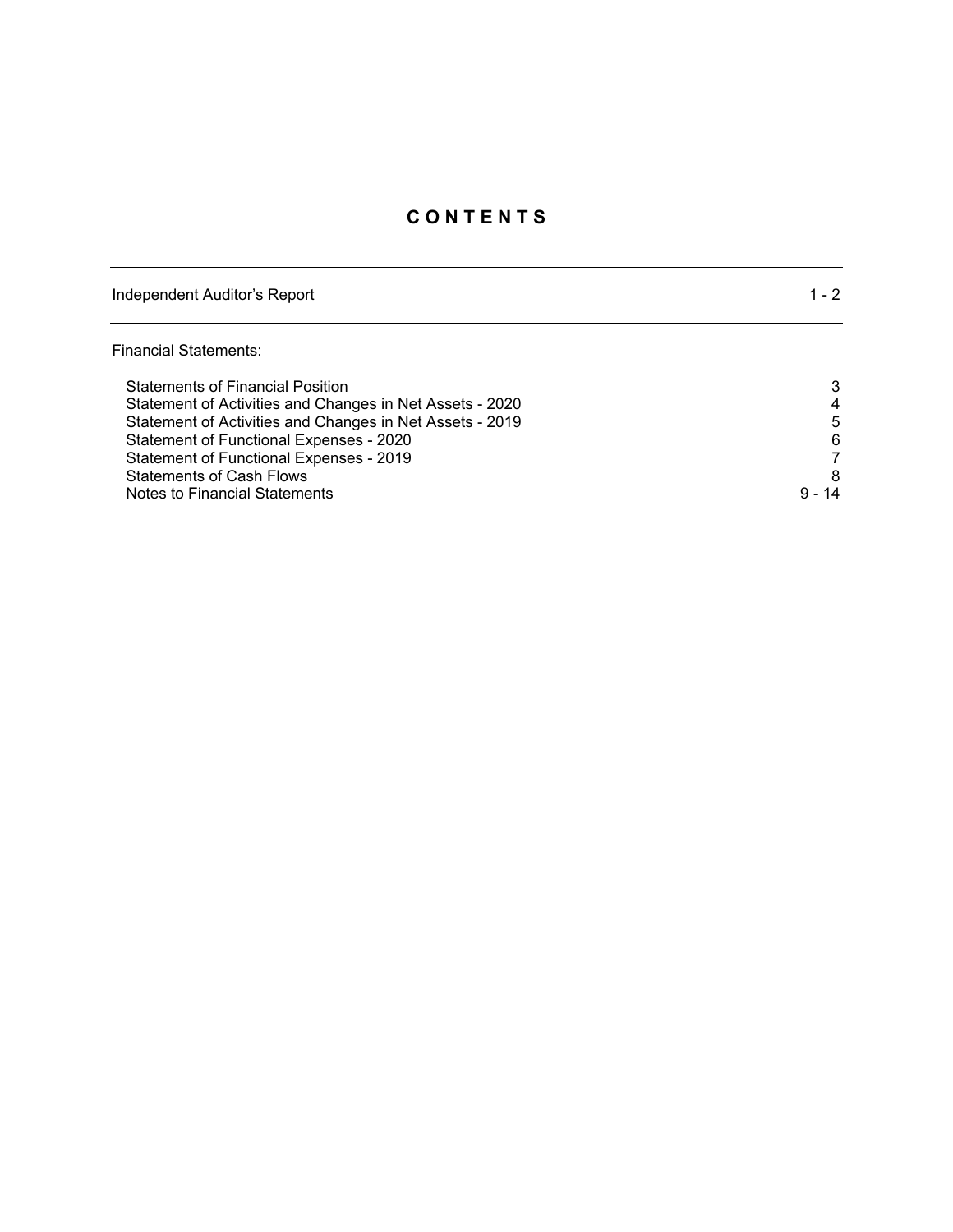

Baker Tilly US, LLP P.O. Box 908 Bridgeport, WV 26330 United States of America

T: +1 (304) 624 5471 F: +1 (304) 623 2807 bakertilly.com

### **INDEPENDENT AUDITOR'S REPORT**

Board of Directors Philanthropy West Virginia, Inc. Morgantown, West Virginia

#### **Report on the Financial Statements**

We have audited the accompanying financial statements of Philanthropy West Virginia, Inc., (Organization), which comprise the statements of financial position as of December 31, 2020 and 2019, and the related statements of activities and changes in net assets, functional expenses, and cash flows for the years then ended, and the related notes to the financial statements.

#### **Management's Responsibility for the Financial Statements**

Management is responsible for the preparation and fair presentation of these financial statements in accordance with accounting principles generally accepted in the United States of America; this includes the design, implementation and maintenance of internal control relevant to the preparation and fair presentation of financial statements that are free from material misstatement, whether due to fraud or error.

#### **Auditor's Responsibility**

Our responsibility is to express an opinion on these financial statements based on our audits. We conducted our audits in accordance with auditing standards generally accepted in the United States of America. Those standards require that we plan and perform the audit to obtain reasonable assurance about whether the financial statements are free of material misstatement.

An audit involves performing procedures to obtain audit evidence about the amounts and disclosures in the financial statements. The procedures selected depend on the auditor's judgement, including the assessment of the risks of material misstatement of the financial statements whether due to fraud or error. In making those risk assessments, the auditor considers internal control relevant to the entity's preparation and fair presentation of the financial statements in order to design audit procedures that are appropriate in the circumstances, but not for the purpose of expressing an opinion on the effectiveness of the entity's internal control. Accordingly, we express no such opinion. An audit also includes evaluating the appropriateness of accounting policies used and the reasonableness of significant accounting estimates made by management, as well as evaluating the overall presentation of the financial statements.

We believe that the audit evidence we have obtained is sufficient and appropriate to provide a basis for our audit opinion.

#### **Opinion**

In our opinion, the financial statements referred to above present fairly, in all material respects, the financial position of Philanthropy West Virginia, Inc. as of December 31, 2020 and 2019, and the changes in its net assets, and its cash flows for the years then ended in accordance with accounting principles generally accepted in the United States of America.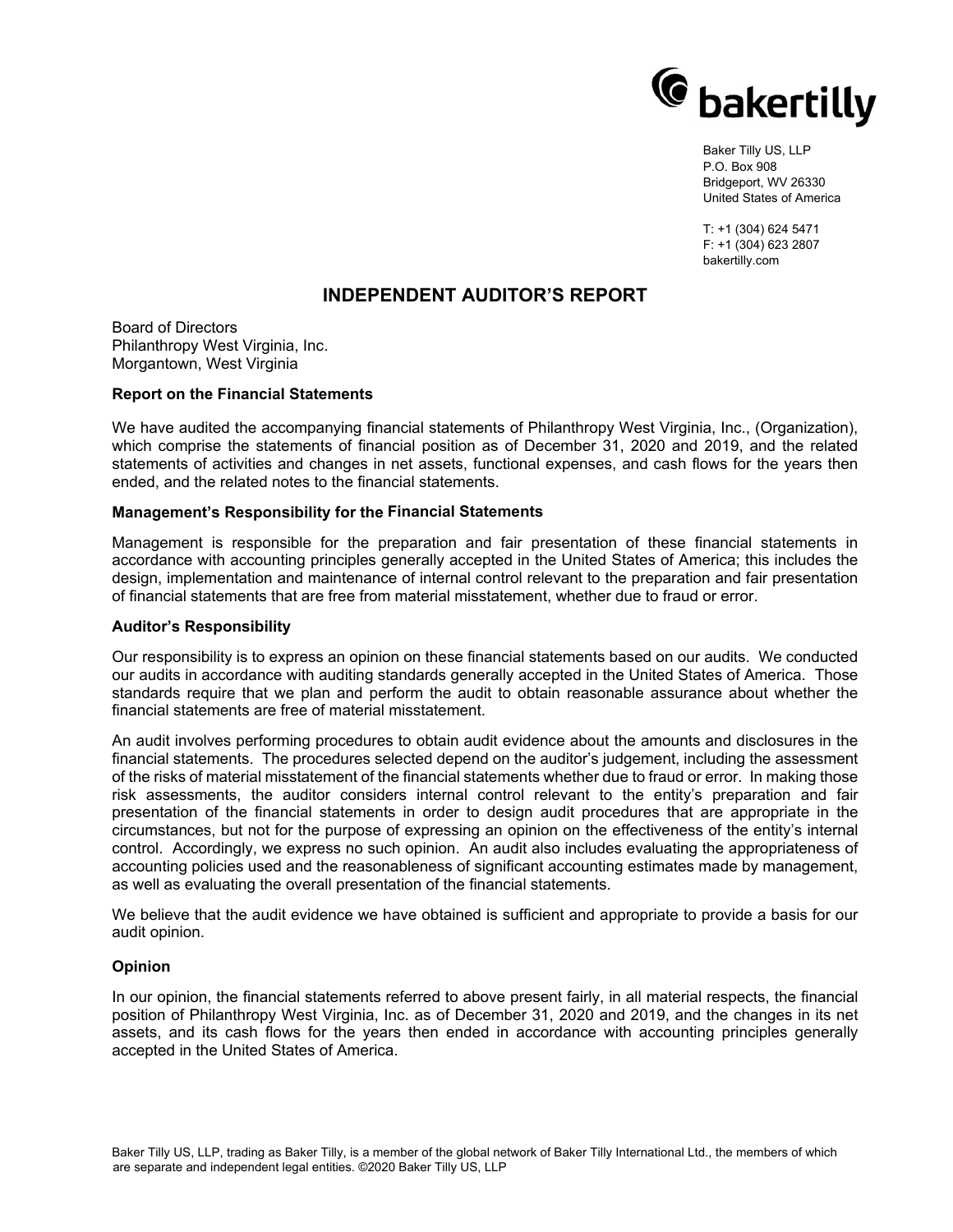#### **Opinion**

In our opinion, the financial statements referred to above present fairly, in all material respects, the financial position of Philanthropy West Virginia, Inc. as of December 31, 2020 and 2019, and the changes in its net assets, and its cash flows for the years then ended in accordance with accounting principles generally accepted in the United States of America.

Baker Tilly US, LLP

Bridgeport, West Virginia November 9, 2021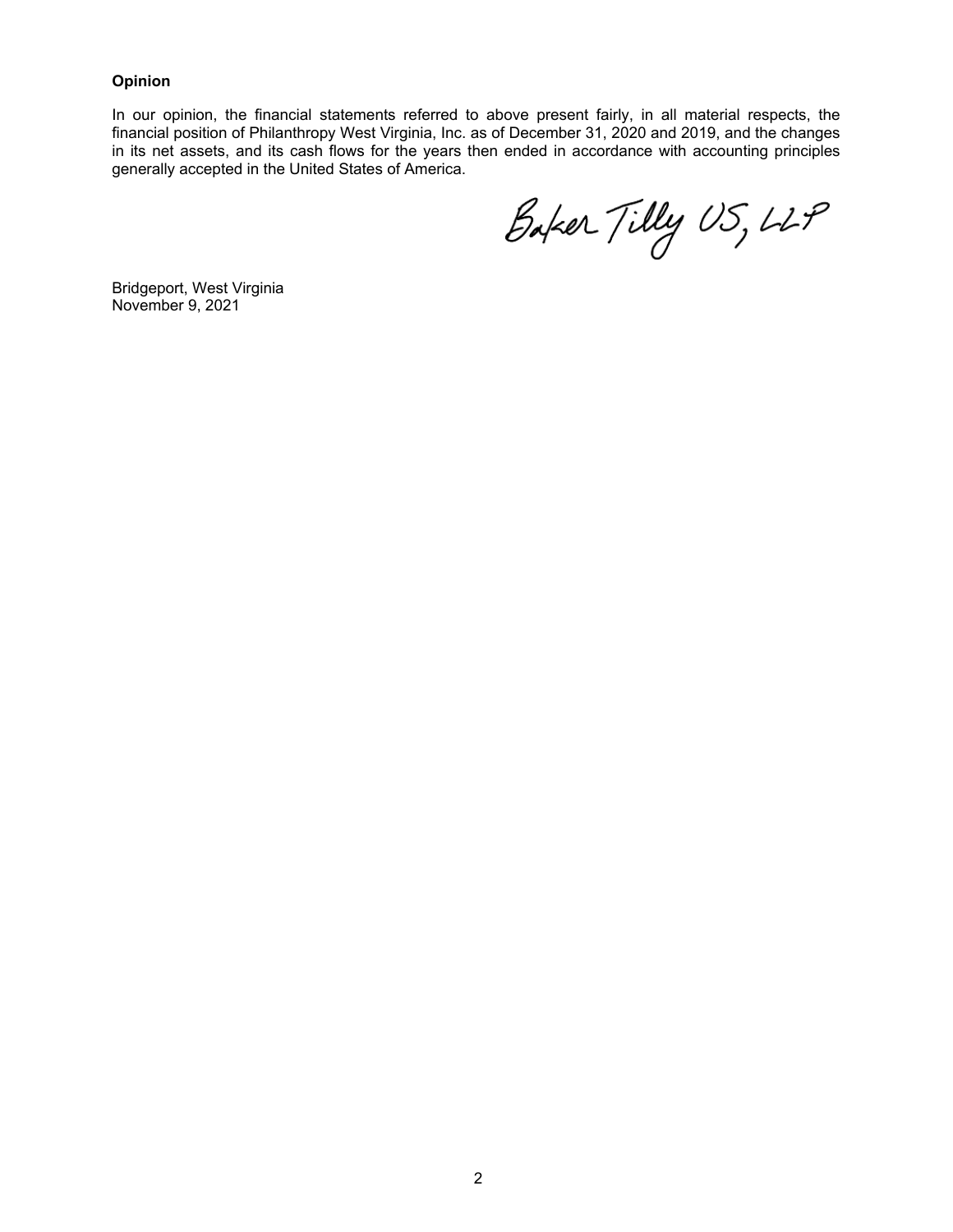### **STATEMENTS OF FINANCIAL POSITION December 31, 2020 and 2019**

|                                                                                                     | 2020                                      | 2019                             |
|-----------------------------------------------------------------------------------------------------|-------------------------------------------|----------------------------------|
| <b>ASSETS</b>                                                                                       |                                           |                                  |
| <b>CURRENT ASSETS</b><br>Cash<br>Certificates of deposit<br>Accounts receivable<br>Prepaid expenses | \$<br>751,179<br>50,000<br>8,150<br>3,333 | \$<br>294,459<br>27,875<br>3,135 |
| <b>Total assets</b>                                                                                 | \$<br>812,662                             | \$<br>325,469                    |
| <b>LIABILITIES AND NET ASSETS</b>                                                                   |                                           |                                  |
| <b>CURRENT LIABILITIES</b><br>Accounts payable<br>Accrued expenses<br>Deferred revenue              | \$<br>1,098<br>953<br>88,100              | \$<br>12,619<br>6,934<br>13,200  |
| <b>Total current liabilities</b>                                                                    | 90,151                                    | 32,753                           |
| PAYCHECK PROTECTION PROGRAM LOAN                                                                    | 47,400                                    |                                  |
| <b>Total liabilities</b>                                                                            | 137,551                                   | 32,753                           |
| <b>NET ASSETS</b><br>Without donor restrictions<br>With donor restrictions                          | 649,884<br>25,227                         | 267,489<br>25,227                |
| <b>Total net assets</b><br><b>Total liabilities and net assets</b>                                  | \$<br>675,111<br>812,662                  | \$<br>292,716<br>325,469         |
|                                                                                                     |                                           |                                  |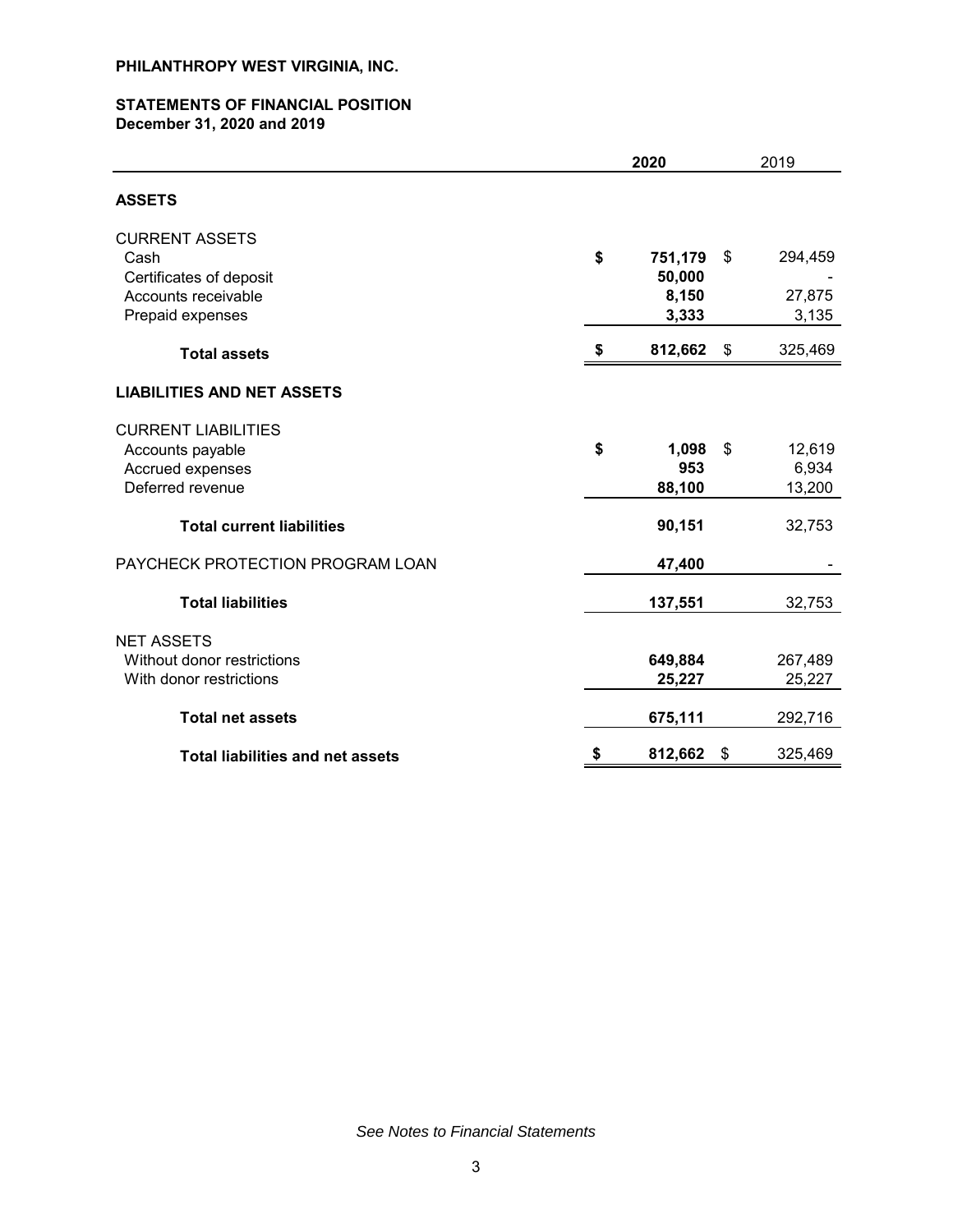### **STATEMENT OF ACTIVITIES AND CHANGES IN NET ASSETS Year Ended December 31, 2020**

|                                  | <b>Without</b><br><b>Donor</b> |                     | With<br>Donor |                     |               |
|----------------------------------|--------------------------------|---------------------|---------------|---------------------|---------------|
|                                  |                                | <b>Restrictions</b> |               | <b>Restrictions</b> | <b>Total</b>  |
| REVENUE AND OTHER SUPPORT        |                                |                     |               |                     |               |
| Special programs and initiatives | \$                             | 746,614             | \$            |                     | \$<br>746,614 |
| Private foundation grants        |                                | 381,850             |               |                     | 381,850       |
| Annual membership dues           |                                | 61,500              |               |                     | 61,500        |
| Workshop sponsors and            |                                |                     |               |                     |               |
| registration fees                |                                | 29,736              |               |                     | 29,736        |
| Consulting revenue               |                                | 12,752              |               |                     | 12,752        |
| Interest income                  |                                | 1,075               |               |                     | 1,075         |
|                                  |                                |                     |               |                     |               |
| Total revenue and other support  |                                | 1,233,527           |               |                     | 1,233,527     |
|                                  |                                |                     |               |                     |               |
| <b>EXPENSES</b>                  |                                |                     |               |                     |               |
| Program expenses                 |                                | 636,990             |               |                     | 636,990       |
| Management and general           |                                | 174,757             |               |                     | 174,757       |
| Fundraising                      |                                | 39,385              |               |                     | 39,385        |
|                                  |                                |                     |               |                     |               |
| <b>Total expenses</b>            |                                | 851,132             |               |                     | 851,132       |
|                                  |                                |                     |               |                     |               |
| Change in net assets             |                                | 382,395             |               |                     | 382,395       |
|                                  |                                |                     |               |                     |               |
| Net assets:                      |                                |                     |               |                     |               |
| Beginning                        |                                | 267,489             |               | 25,227              | 292,716       |
| Ending                           | \$                             | 649,884             | \$            | 25,227              | \$<br>675,111 |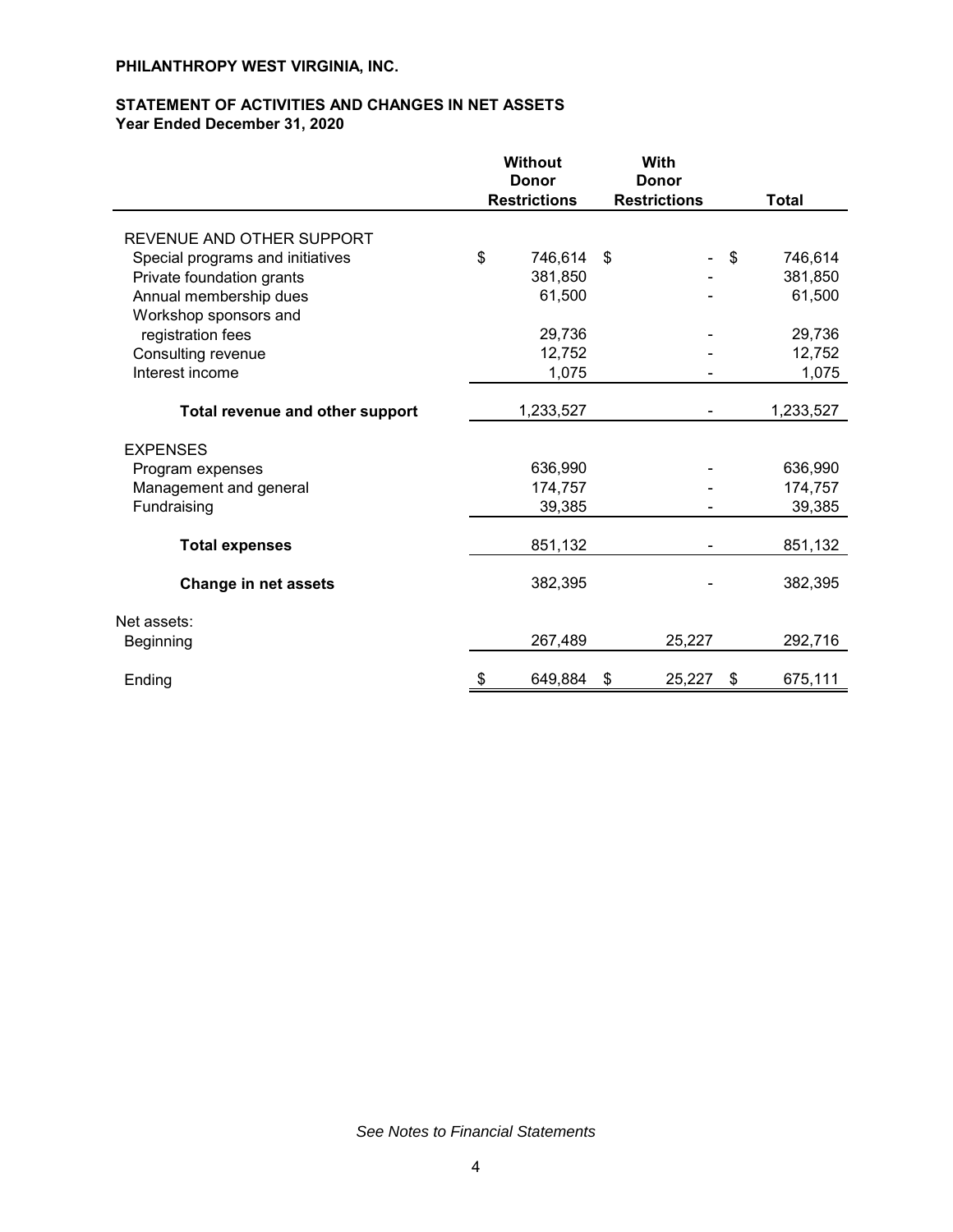### **STATEMENT OF ACTIVITIES AND CHANGES IN NET ASSETS Year Ended December 31, 2019**

|                                       | <b>Without</b><br>With<br>Donor<br><b>Donor</b> |                     |      |                     |               |
|---------------------------------------|-------------------------------------------------|---------------------|------|---------------------|---------------|
|                                       |                                                 | <b>Restrictions</b> |      | <b>Restrictions</b> | Total         |
| REVENUE AND OTHER SUPPORT             |                                                 |                     |      |                     |               |
| Special programs and initiatives      | \$                                              | 7,292               | - \$ |                     | \$<br>7,292   |
| Private foundation grants             |                                                 | 191,667             |      | 80,227              | 271,894       |
| Annual membership dues                |                                                 | 56,600              |      |                     | 56,600        |
| Workshop sponsors and                 |                                                 |                     |      |                     |               |
| registration fees                     |                                                 | 70,990              |      |                     | 70,990        |
| WV Nonprofit Association dues and     |                                                 |                     |      |                     |               |
| program income                        |                                                 | 30,933              |      |                     | 30,933        |
| Interest income                       |                                                 | 2,899               |      |                     | 2,899         |
| Net assets released from restrictions |                                                 | 141,760             |      | (141,760)           |               |
|                                       |                                                 |                     |      |                     |               |
| Total revenue and other support       |                                                 | 502,141             |      | (61, 533)           | 440,608       |
| <b>EXPENSES</b>                       |                                                 |                     |      |                     |               |
| Program expenses                      |                                                 | 406,430             |      |                     | 406,430       |
| Management and general                |                                                 | 92,057              |      |                     | 92,057        |
| Fundraising                           |                                                 | 17,898              |      |                     | 17,898        |
|                                       |                                                 |                     |      |                     |               |
| <b>Total expenses</b>                 |                                                 | 516,385             |      |                     | 516,385       |
|                                       |                                                 |                     |      |                     |               |
| Change in net assets                  |                                                 | (14, 244)           |      | (61, 533)           | (75, 777)     |
| Net assets:                           |                                                 |                     |      |                     |               |
| <b>Beginning</b>                      |                                                 | 281,733             |      | 86,760              | 368,493       |
| Ending                                | \$                                              | 267,489             | \$   | 25,227              | \$<br>292,716 |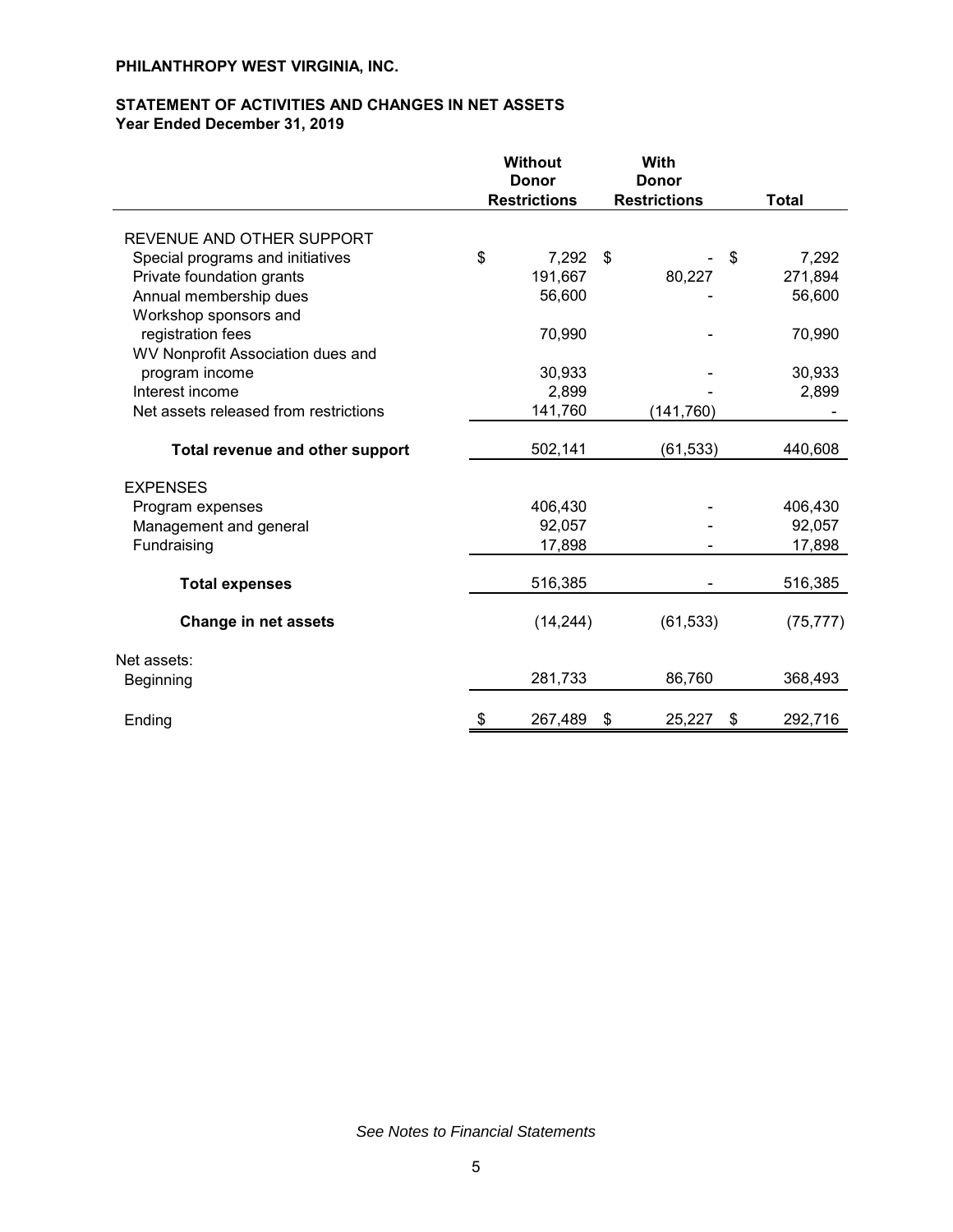#### **STATEMENT OF FUNCTIONAL EXPENSES Year Ended December 31, 2020**

|                               | Program<br><b>Expenses</b> | <b>Management</b><br>and General | <b>Fundraising</b><br><b>Expenses</b> | Total<br><b>Expenses</b> |
|-------------------------------|----------------------------|----------------------------------|---------------------------------------|--------------------------|
|                               |                            |                                  |                                       |                          |
| Contracted services           | \$<br>581,687              | \$<br>155,117                    | \$<br>38,779                          | \$<br>775,583            |
| Professional fees             |                            | 17,311                           |                                       | 17,311                   |
| Conferences and meetings      | 12,769                     |                                  |                                       | 12,769                   |
| Outreach and marketing        | 10,300                     |                                  |                                       | 10,300                   |
| Insurance                     | 8,719                      | 184                              | 275                                   | 9,178                    |
| Grantmaker programs           | 6,645                      |                                  |                                       | 6,645                    |
| Occupancy                     | 5,761                      | 121                              | 182                                   | 6,064                    |
| Telephone                     | 4,703                      | 99                               | 149                                   | 4,951                    |
| Memberships and registrations | 3,776                      |                                  |                                       | 3,776                    |
| Information technology        |                            | 1,453                            |                                       | 1,453                    |
| Travel                        | 1,192                      |                                  |                                       | 1,192                    |
| Office expense                | 577                        | 472                              |                                       | 1,049                    |
| Other                         | 861                        |                                  |                                       | 861                      |
| <b>Total expenses</b>         | 636,990                    | \$<br>174,757                    | \$<br>39,385                          | \$<br>851,132            |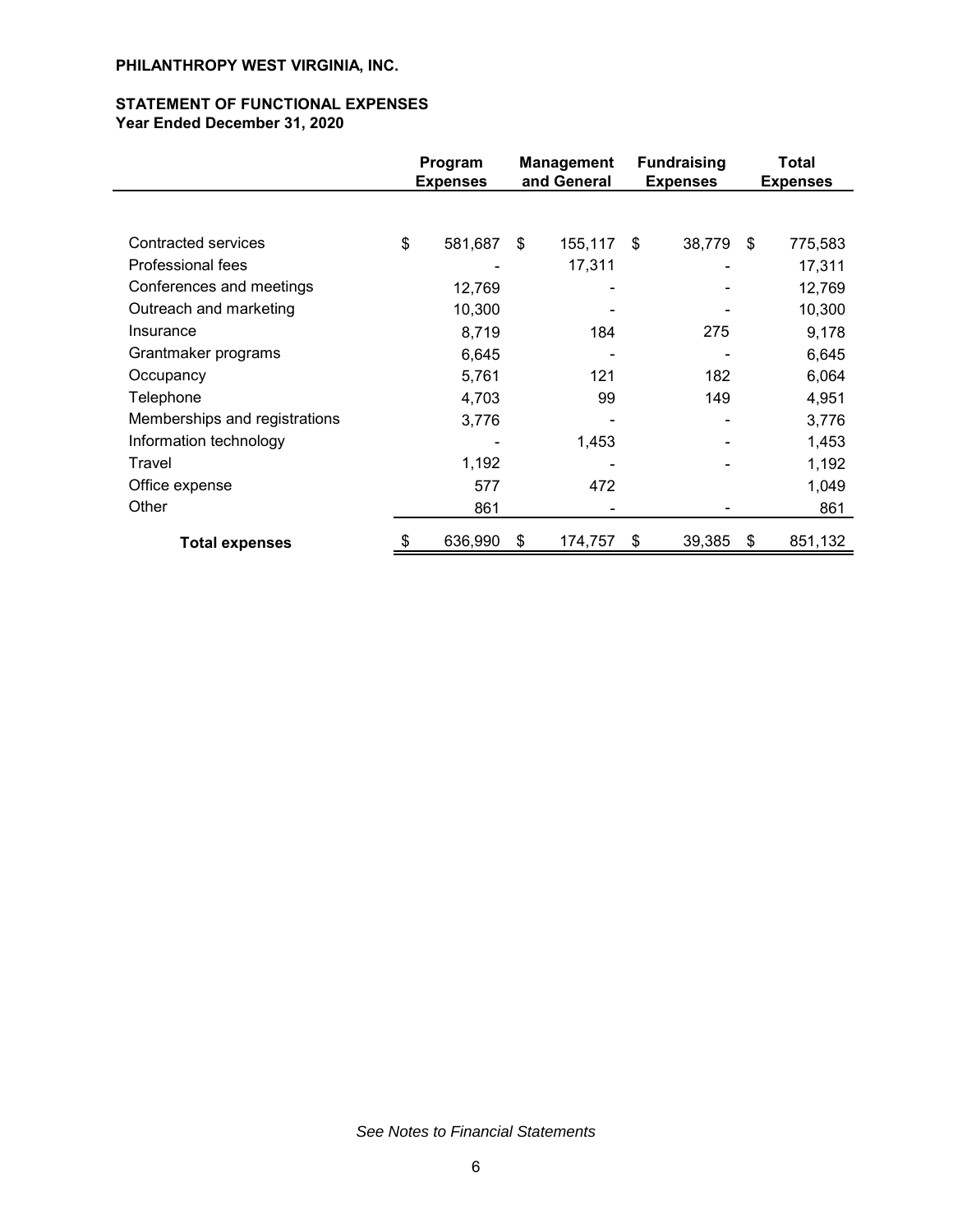### **STATEMENT OF FUNCTIONAL EXPENSES Year Ended December 31, 2019**

|                               | Program<br><b>Expenses</b> | <b>Management</b><br>and General | <b>Fundraising</b><br><b>Expenses</b> | Total<br><b>Expenses</b> |
|-------------------------------|----------------------------|----------------------------------|---------------------------------------|--------------------------|
|                               |                            |                                  |                                       |                          |
| <b>Contracted services</b>    | \$<br>261,520              | \$<br>69,739                     | \$<br>17,435                          | \$<br>348,694            |
| Professional fees             |                            | 20,593                           |                                       | 20,593                   |
| Conferences and meetings      | 31,222                     |                                  |                                       | 31,222                   |
| Outreach and marketing        | 15,165                     |                                  |                                       | 15,165                   |
| Insurance                     | 3,238                      | 68                               | 102                                   | 3,408                    |
| Grantmaker programs           | 69,094                     |                                  |                                       | 69,094                   |
| Occupancy                     | 6,858                      | 144                              | 217                                   | 7,219                    |
| Telephone                     | 4,562                      | 96                               | 144                                   | 4,802                    |
| Memberships and registrations | 4,203                      |                                  |                                       | 4,203                    |
| Information technology        |                            | 865                              |                                       | 865                      |
| Travel                        | 8,108                      |                                  |                                       | 8,108                    |
| Office expense                | 675                        | 552                              |                                       | 1,227                    |
| Other                         | 1,785                      |                                  |                                       | 1,785                    |
| <b>Total expenses</b>         | 406,430                    | \$<br>92,057                     | \$<br>17,898                          | \$<br>516,385            |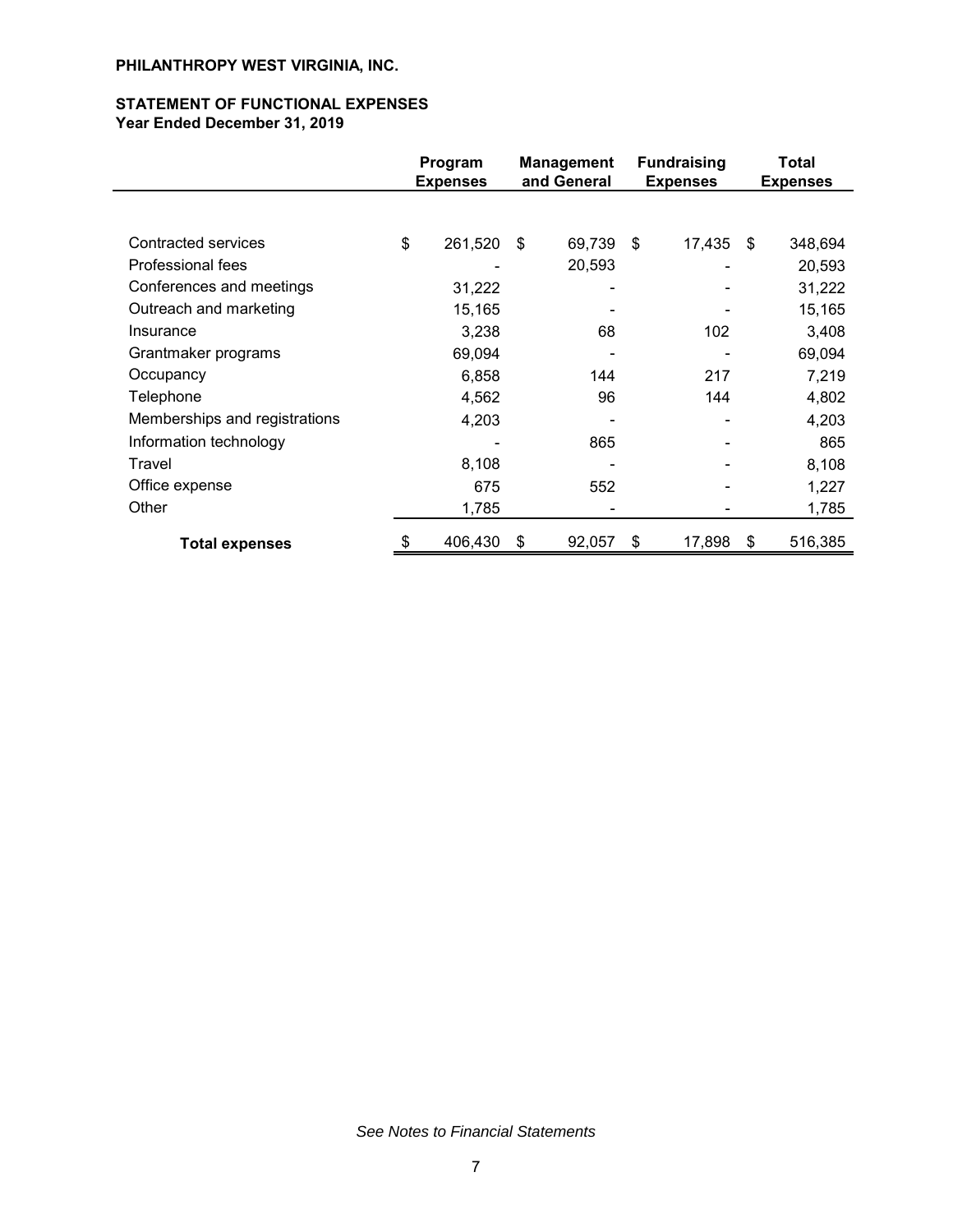# **STATEMENTS OF CASH FLOWS**

# **Years Ended December 31, 2020 and 2019**

|                                                                                                                                  | 2020             | 2019      |
|----------------------------------------------------------------------------------------------------------------------------------|------------------|-----------|
| CASH FLOWS FROM OPERATING ACTIVITIES                                                                                             |                  |           |
| Change in net assets<br>Adjustments to reconcile change in net assets<br>to net cash provided by (used in) operating activities: | \$<br>382,395 \$ | (75, 777) |
| (Increase) decrease in assets:                                                                                                   |                  |           |
| Accounts receivable                                                                                                              | 19,725           | (1, 519)  |
| Prepaid expenses                                                                                                                 | (198)            | 3,005     |
| Increase (decrease) in liabilities:                                                                                              |                  |           |
| Accounts payable                                                                                                                 | (11, 521)        | 5,513     |
| Accrued expenses                                                                                                                 | (5,981)          | (3,466)   |
| Deferred revenue                                                                                                                 | 74,900           | 11,700    |
| Net cash provided by (used in) operating activities                                                                              | 459,320          | (60, 544) |
| CASH FLOWS FROM INVESTING ACTIVITIES<br>Change in certificates of deposit                                                        | (50,000)         | 60,000    |
| CASH FLOWS FROM FINANCING ACTIVITIES                                                                                             |                  |           |
| Proceeds from Paycheck Protection Program Ioan                                                                                   | 47,400           |           |
| Net increase (decrease) in cash                                                                                                  | 456,720          | (544)     |
| Cash:                                                                                                                            |                  |           |
| <b>Beginning</b>                                                                                                                 | 294,459          | 295,003   |
| Ending                                                                                                                           | 751,179<br>\$    | 294,459   |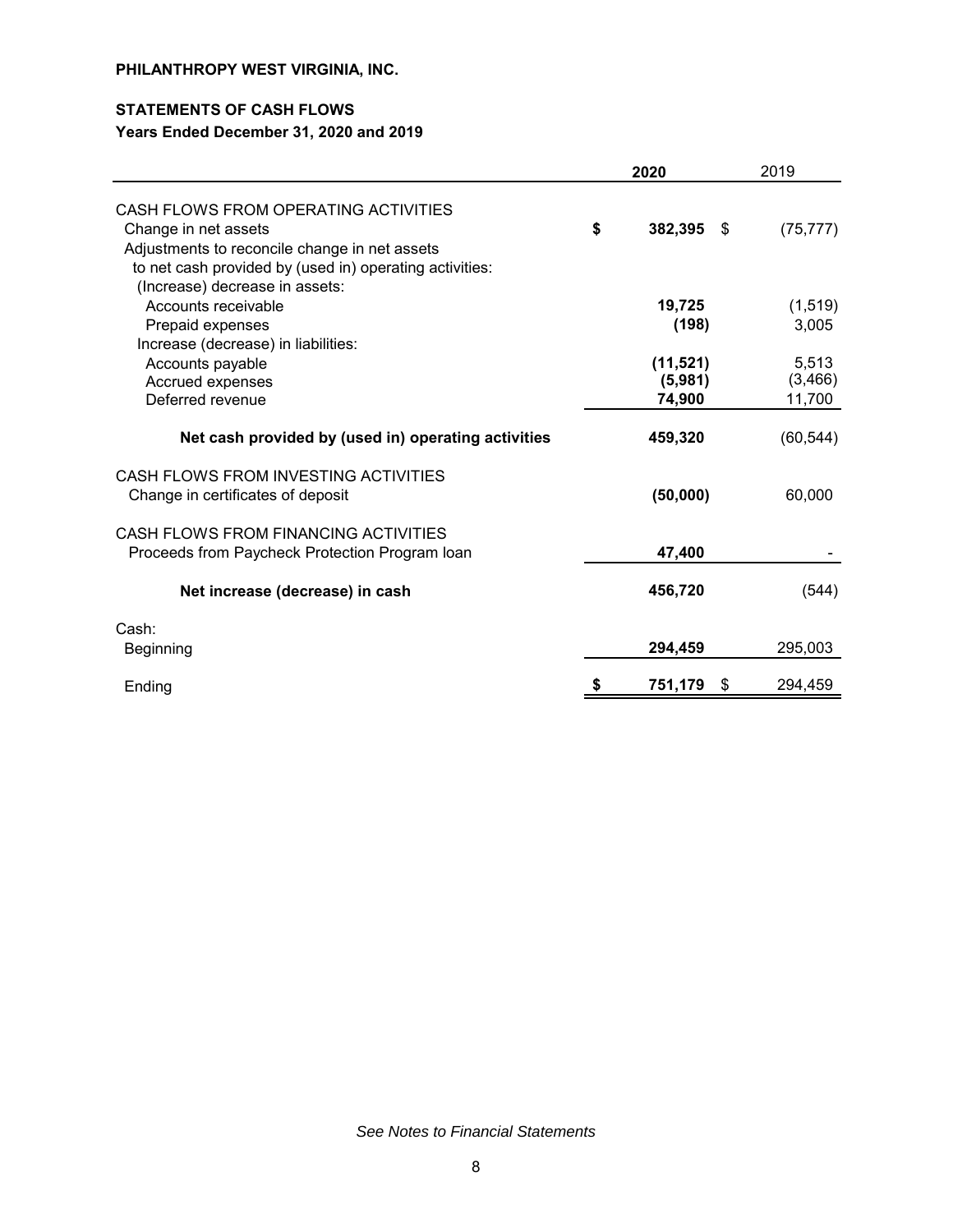#### **NOTES TO FINANCIAL STATEMENTS**

#### **Note 1. Nature of Operations and Summary of Significant Accounting Policies**

**Nature of Organization:** Philanthropy West Virginia, Inc. (Organization) is a nonprofit organization under Internal Revenue Code Section 501(c)(3) and was originally known as West Virginia Grantmakers' Association, Inc. The purposes of the Association are the cultural, charitable and educational purposes of promoting and disseminating research into and study of the problems of charitable organizations, foundations and charitable trusts; of promoting the growth and effective operation of charitable organizations, foundations and charitable trusts; of stimulating planning for efficient operation, financial management and grantmaking by private foundations, other charities, and other charitable grantmaking organizations; and of providing for the dissemination of knowledge and exchange of information, ideas and procedures among charitable organizations, foundations, charitable trusts and charitable grantmaking organizations, all to the end of benefiting and promoting charity.

A summary of the Organization's significant accounting policies follows:

**Basis of accounting:** These financial statements have been prepared on the accrual basis of accounting in accordance with accounting principles generally accepted in the United State of America, whereby revenue is recognized when earned rather than when received and expenses are recognized when incurred rather than when paid.

**Management's estimates:** The preparation of financial statements in accordance with accounting principles generally accepted in the United States of America requires management to make estimates and assumptions that affect the reported amounts of assets and liabilities and disclosure of contingent assets and liabilities at the dates of the financial statements and the reported amounts of expenses during the reporting periods. Actual results could differ from those estimates.

**Cash, certificates of deposit and deposit risk:** In the normal course of business, the Organization may have deposits with local financial institutions in excess of Federal Deposit Insurance Corporation (FDIC) limits. The Organization has not experienced any losses in such accounts.

**Accounts receivable:** Accounts receivable represent amounts owed to the Organization for membership dues. Accounts receivable are reported at estimated net realizable value taking into account implicit and explicit price concessions. The estimated implicit price concessions are based upon management's judgmental assessment of historical and expected net collections considering business and general economic conditions in its service area.

**Annual membership dues and deferred revenue:** The Organization records membership dues as deferred revenue when billed and recognizes membership dues revenue over time as the member simultaneously receives and consumes the benefits of membership throughout the membership year.

**Net assets:** Net assets, revenue and support are classified based on the existence or absence of donorimposed stipulations. Accordingly, net assets of the Organization and changes therein are classified and reported as follows:

Net assets without donor restrictions are net assets available for use in general operations and not subject to donor restrictions. All revenue not restricted by donors and donor restricted contributions whose restrictions are met in the same period in which they are received are accounted for in net assets without donor restrictions.

Net assets with donor restrictions result in contributions, grants or other inflows of assets whose use by the Organization is limited by donor or grantor imposed stipulations. Those restrictions can be removed by the passage of time, by actions of the Organization pursuant to those stipulations, from other asset enhancements and diminishments subject to the same kind of stipulations. Other donor-imposed restrictions may be perpetual in nature, where the donor stipulates that resources be maintained in perpetuity.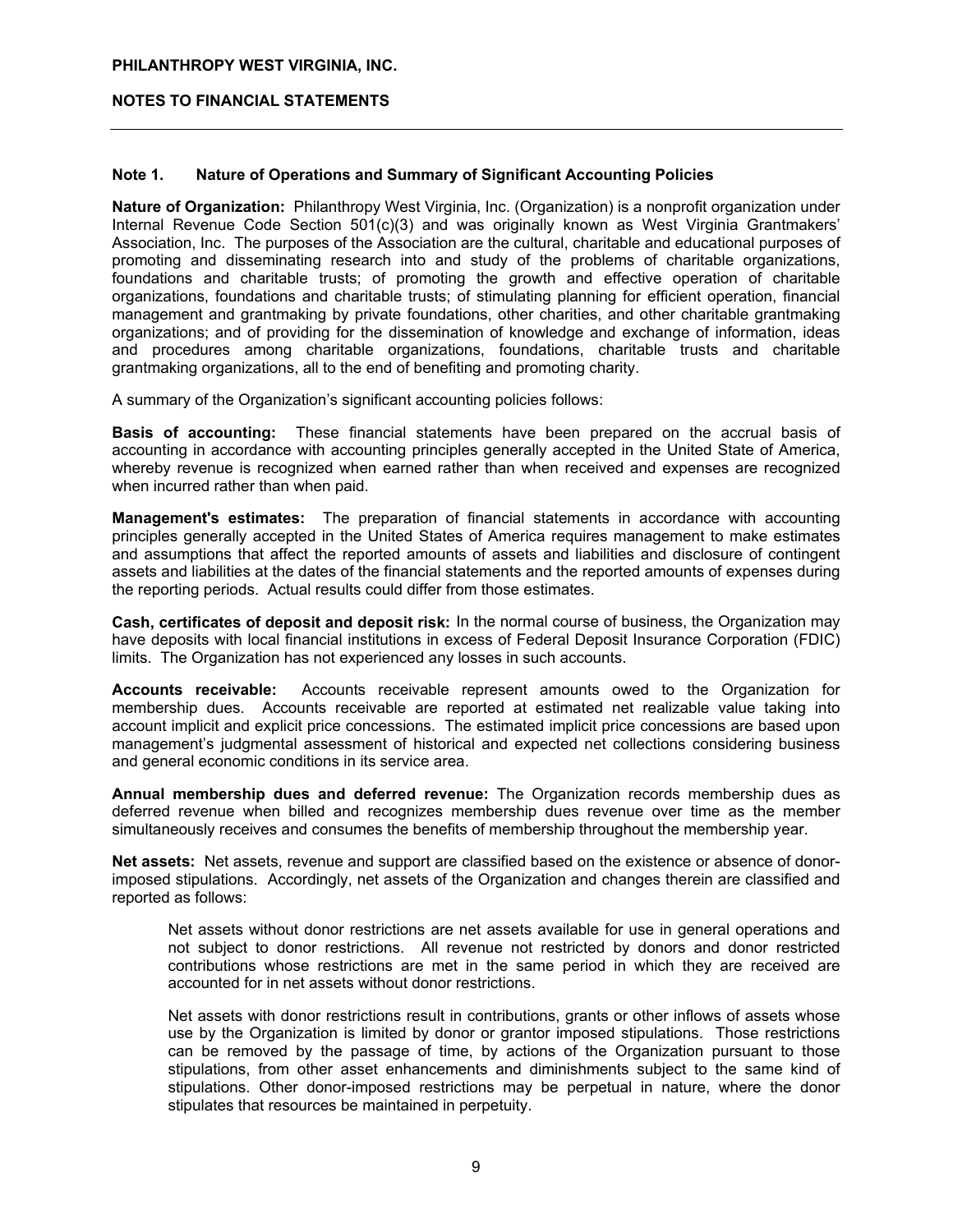#### **NOTES TO FINANCIAL STATEMENTS**

**Revenue Recognition**: The Organization generates revenue primarily from private foundation grants and special initiative grants to assist other charitable organizations with cultural, charitable and educational purposes. As described below, effective January 1, 2020, the Organization adopted new accounting guidance for recognizing revenue found in Accounting Standards Update (ASU) No. 2014-09 *Revenue from Contracts with Customers (Topic 606)* and ASU No. 2018-08 *Not-for-Profit Entities (Topic 958): Clarifying the Scope and the Accounting Guidance for Contributions Received and Contributions Made.* 

Revenue from nonexchange contracts with resource providers are accounted for in accordance with the guidance for contributions and promises to give under Accounting Standards Codification (ASC) Topic 958, while revenue from exchange contracts with customers are accounted for in accordance with ASC Topic 606. The determination of whether a contract is exchange or nonexchange requires management to exercise judgment and evaluate subjective criteria about whether there is a reciprocal exchange of commensurate value that flows to the direct benefit of the parties to the contract. Although the accounting guidance differs for exchange and nonexchange contracts, in practice, the timing and amount of revenue recognition for the Organization's contracts generally would not differ significantly under either Topic.

#### *Exchange Contracts Accounted for under Topic 606*

In May 2014, the Financial Accounting Standards Board (FASB) issued ASU No. 2014-09 which, along with subsequent clarifying ASUs, replaced most existing revenue recognition guidance found in U.S. generally accepted accounting principles (GAAP). Topic 606 is a principles-based framework that requires an entity to recognize the amount of revenue to which it expects to be entitled in exchange for the transfer of promised goods or services to customers. ASU No. 2014-09 requires expanded disclosures relating to the nature, amount, timing, and uncertainty of revenue and cash flows arising from contracts with customers, as well as significant judgments made by management in applying the standard.

Topic 606 is effective for annual reporting periods beginning after December 15, 2018, and permits the use of either the retrospective or cumulative effect transition method. The Organization adopted the new standard effective January 1, 2020, using the modified retrospective approach. Implementation of the standard did not result in a cumulative effect adjustment and does not have a significant impact on the timing and amount of revenue recognized in the Organization's financial statements. In adopting Topic 606, the Organization elected to only make the disclosures required by nonpublic entities.

Revenue for exchange contracts accounted for under Topic 606 include annual membership dues and are reported at amounts that reflect the consideration to which the Organization expects to be entitled in exchange for providing services to the members. The Organization determines the transaction price based on the stated fixed price of the membership contract. The nature of the Organization's exchange contracts generally do not include variable consideration that require significant judgments to estimate the transaction price or related constraints due to risk of significant reversal.

Performance obligations are determined based on the memberships and generally are recognized over time as the time of membership passes. Revenue for performance obligations satisfied over time are recognized utilizing the practical expedient under Topic 606 when the Organization has an unconditional right to invoice for service performed.

The Organization has determined that the nature, amount, timing, and uncertainty of revenue and cash flows are affected by the following factors:

#### - Length of the membership

Contract costs include all direct and indirect costs related to contract performance. Provisions for estimated losses on uncompleted contracts are made in the period in which such losses are determined.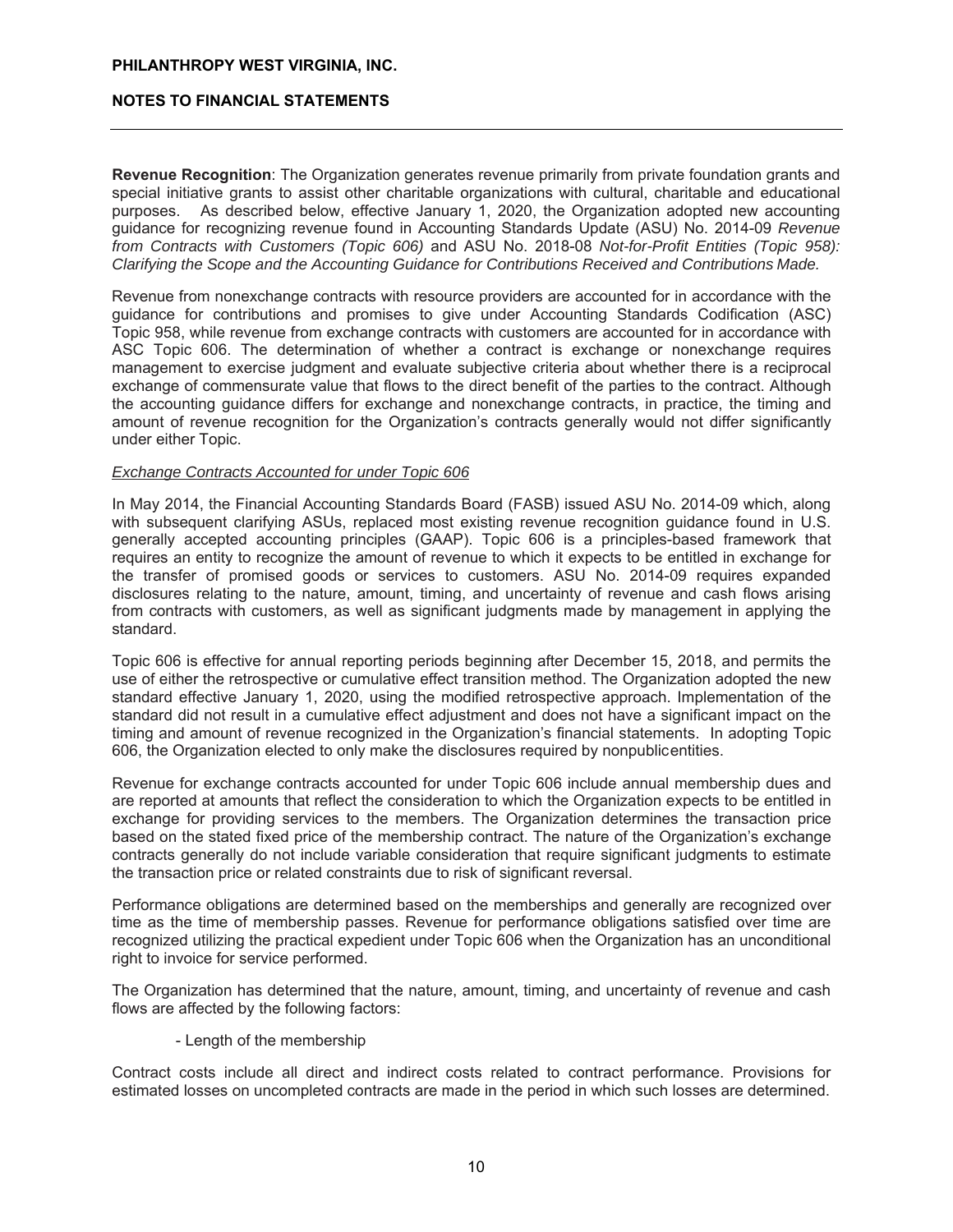#### **NOTES TO FINANCIAL STATEMENTS**

#### *Nonexchange Contracts Accounted for under Topic 958*

In June 2018, the FASB issued ASU No. 2018-08 which clarifies existing revenue recognition guidance for not-for-profit entities and requires an entity to determine whether a contract with a resource provider represents an exchange or nonexchange transaction in order to determine the appropriate accounting guidance for recognition. Arrangements that are determined to be nonexchange transactions are excluded from the scope of Topic 606 and fall under Topic 958. A nonexchange transaction is not considered to be a reciprocal exchange of goods and services with a customer, but rather is tantamount to a contribution from a resource provider.

Under Topic 958, nonexchange transactions may be conditional or unconditional. If there is both 1) a barrier and 2) a right of return or release of the resource provider's obligation to transfer assets, then the contribution is conditional. If both criteria are not present, then the contribution is unconditional and is recognized upon satisfaction of any conditions. A contribution also may include a purpose or use restriction on the funding, or may be intended for use in a future year and thus have an explicit or implicit time restriction. Once a contribution becomes unconditional, an entity shall consider whether there is a purpose or time restriction prior to recognizing the funds as unrestricted revenue. The Organization adopted the new standard effective December 31, 2020, using the modified prospective approach.

Unconditional contributions, donations, grants, and awards are considered to be available for unrestricted use unless specifically restricted by the resource provider. Amounts received that are designated for future periods or restricted by the benefactor/grantor for specific purposes are reported as net assets with donor restrictions. If a restriction is fulfilled in the same year in which the contribution, grant, or award is received (including a purpose restriction for a conditional contribution that is fulfilled simultaneously with satisfaction of the condition), the Organization reports such support as net assets without donor restrictions.

**Economic dependency:** Philanthropy West Virginia, Inc. generates a substantial portion of its revenue from private foundations and other granting agencies. Changes in the amount of grant funding could therefore, significantly influence Philanthropy West Virginia's ability to provide services. Without this funding, Philanthropy West Virginia, Inc. could not achieve its objectives.

**Functional expense allocation:** The program expenses of the Organization and the management and general expenses have been summarized on a functional basis on the statements of functional expenses for the years ended December 31, 2020 and 2019. The statements of functional expenses present the natural classification detail of expense by function. Accordingly, certain costs have been allocated between program expenses and management and general expenses.

**Income taxes:** The Organization is a not-for-profit entity that is exempt from income taxes under Section 501(c)(3) of the Internal Revenue Code (IRC). In addition, the Organization qualifies for the charitable contribution deduction under section 170(b)(1)(A) and has been classified as an entity that is not a private foundation under 509(a)(1). The Organization had no unrelated business income during the years ended December 31, 2020 and 2019. Accordingly, no provision for income taxes has been provided.

Accounting principles generally accepted in the United States of America required the Organization to evaluate tax positions taken by the Organization and recognize a tax liability or asset if the Organization has taken an uncertain position that more likely than not would be sustained upon examination by the Internal Revenue Services (IRS). The Organization has concluded that as of December 31, 2020 and 2019, there were no uncertain positions taken or expected to be taken that would require recognition or a liability or asset or disclosure in the financial statements.

Generally, the tax returns for the years ended December 31, 2017, and thereafter remain subject to examination by the federal and state taxing authorities.

**Advertising:** Advertising costs are expensed as incurred. Advertising expense amounted to \$10,300 and \$15,165 for the years ended December 31, 2020 and 2019, respectively.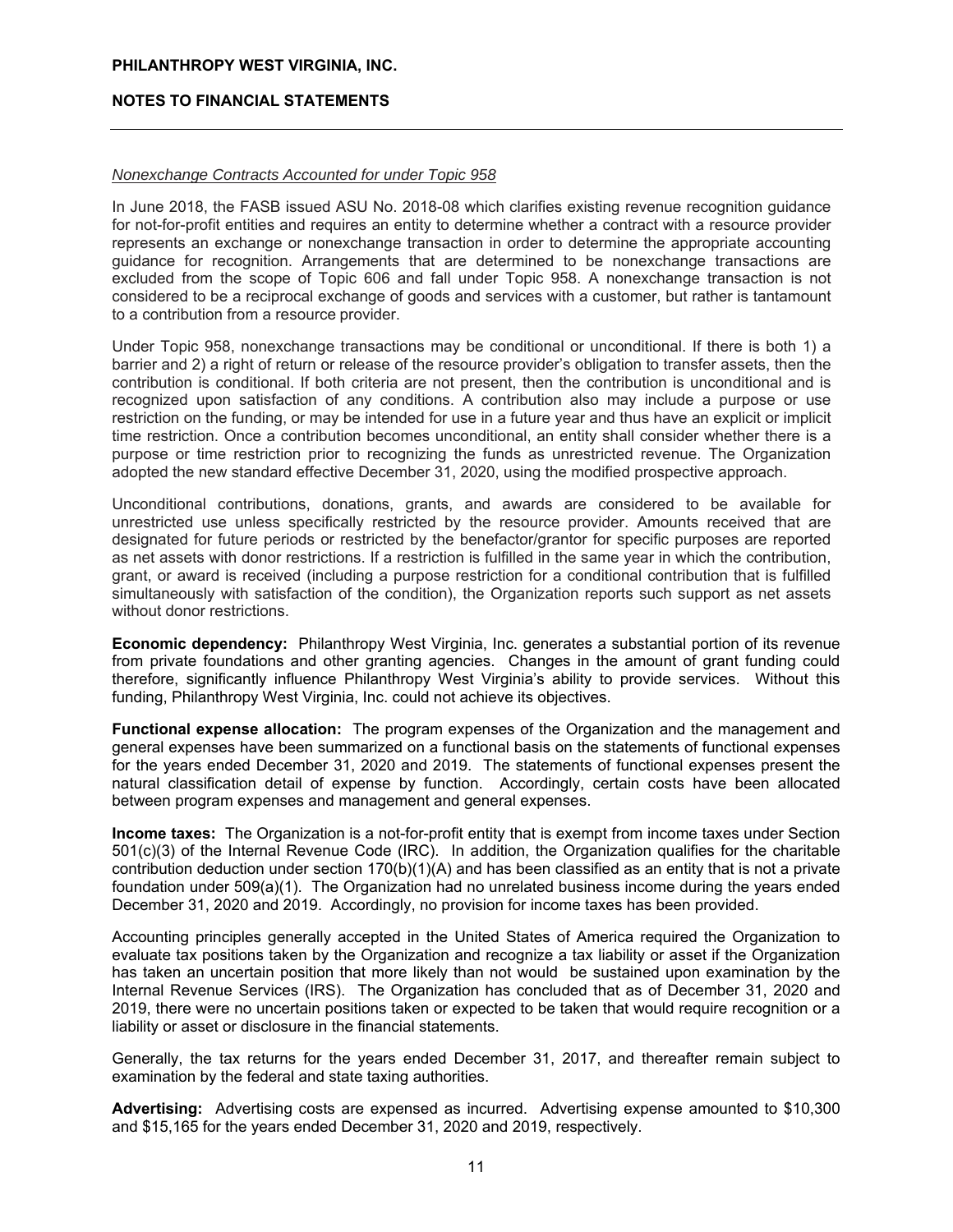#### **NOTES TO FINANCIAL STATEMENTS**

**Subsequent events:** The Organization's management has evaluated events that occurred through November 9, 2021, the date the financial statements were available to be issued, for potential recognition or disclosure.

#### **Recent Accounting Pronouncements**

**Revenue Recognition:** In May 2014, the Financial Accounting Standards Board (FASB) issued Accounting Standards Update (ASU) No. 2014-09, *Revenue from Contracts with Customers*, which clarifies the principles for recognizing revenue and develops a common revenue standard for U.S. GAAP. This ASU attempts to remove inconsistencies and weaknesses in the current revenue recognition requirements, provides a more robust framework for addressing issues, improves comparability across entities and industries, provides more useful information to the users of the financial statements, and simplifies the preparation of financial statements by consolidating the number of requirements required to be referenced. The guidance permits the use of either a retrospective or modified retrospective (cumulative effect) transition method. The Organization adopted this guidance for the year ended December 31, 2020. The adoption of this guidance did not have a material impact on its financial statements.

**Leases:** In February 2016, the FASB issued ASU 2016-02, *Leases* (Topic 842) which supersedes FASB ASC Topic 840, *Leases*, and makes other conforming amendments to U.S. GAAP. This ASU requires, among other changes to the lease accounting guidance, lessees to recognize most leases on the balance sheet via a right-of-use asset and lease liability, and additional qualitative and quantitative disclosures. In addition, the updated guidance requires that lessors separate lease and non-lease components in a contract in accordance with the new revenue guidance in ASU 2014-09. Transition guidance is provided within the ASU and generally requires a retrospective approach. In June 2020, the FASB issued ASU 2020-05, which deferred the adoption date of this ASU for all private entities and public not-for-profit (NFP) entities that have not issued their financial statements reflecting the adoption of this ASU. The Organization is currently evaluating the impact, if any, that adoption will have on its December 31, 2022 financial statements.

#### **Note 2. Risk Management**

The Organization is exposed to various risks of loss related to torts, theft of, damage to, or destruction of assets, errors and omissions, and natural disasters. The Organization manages these risks of loss through the purchase of various insurance policies.

#### **Note 3. Operating Lease**

The Organization has an operating lease for office space and pays \$606 per month, which is renewable at the end of each year. The Organization incurred \$6,064 and \$7,219 of rent expense for the years ended December 31, 2020 and 2019, respectively.

#### **Note 4. Net assets with Donor Restrictions and Net Assets Released from Restrictions**

The Organization had net assets with donor restrictions associated with Grantmakers Programming to be used for education. Net assets with donor restrictions was \$25,227 for each of the years ended December 31, 2020 and 2019.

The Organization released \$0 and \$141,760 of net assets with donor restrictions as of December 31, 2020 and 2019, respectively. Amounts were used for operations.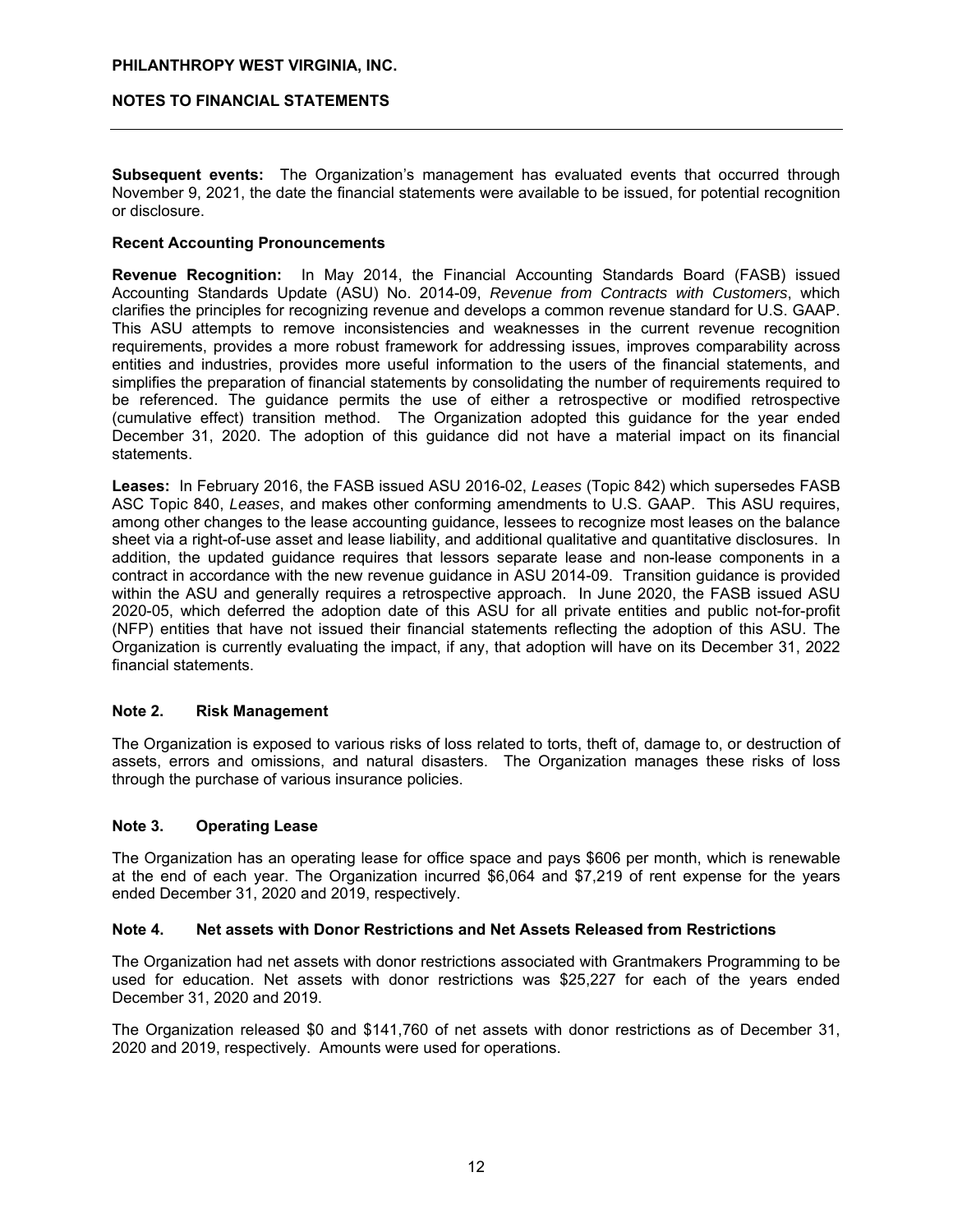#### **NOTES TO FINANCIAL STATEMENTS**

#### **Note 5. Liquidity and Availability**

As of December 31, 2020, the Organization has working capital of approximately \$722,500. Financial assets available for general expenditure within one year of the statement of financial position consist of the following as of December 31, 2020:

|                                                        |    | 2020                       |      |                        |
|--------------------------------------------------------|----|----------------------------|------|------------------------|
| Cash<br>Certificates of deposit<br>Accounts receivable | \$ | 751,179<br>50,000<br>8,150 | - \$ | 294.459<br>۰<br>27,875 |
|                                                        | S  | 809,329                    | S    | 322,334                |

The Organization has a goal to maintain financial assets, which consist of cash and cash equivalents, on hand to meet 60 days of normal operating expenses, which are, on average, approximately \$140,000. The Organization has a policy to structure its financial assets to be available as its general expenditures, liabilities, and other obligations come due.

#### **Note 6. Commitments and Contingencies**

**Laws and regulations:** The not-for-profit industry is subject to numerous laws and regulations of federal, state, and local governments. These laws and regulations include, but are not necessarily limited to, matters such as licensure, accreditation, government program participation requirements, fraud and abuse. Recently, government activity has increased with respect to investigations and allegations concerning possible violations of fraud and abuse statutes and regulations by not-for-profit organizations. Violations of these laws and regulations could result in imposition of significant fines and penalties.

Management believes that the Organization is in compliance with fraud and abuse as well as other applicable government laws and regulations. While no regulatory inquiries have been made, compliance with such laws and regulations can be subject to future government review and interpretation as well as regulatory actions unknown or unasserted at this time.

#### **Note 7. Covid-19 Pandemic Funding**

In March 2020, the World Health Organization recognized the novel strain of coronavirus, COVID-19, as a pandemic. The response to the pandemic has severely impacted the level of economic activity around the world and has had wide ranging effects on the Organization, including changing workforce dynamics, and increased funding sources.

In response to the pandemic, the United States government passed the Coronavirus Aid, Relief, and Economic Security Act (CARES) Act. The CARES Act established several programs including the Paycheck Protection Program (PPP) to aid businesses in their response to the economic effects of COVID-19.

The material government funding received by the Organization, and the corresponding accounting for the funding, is outlined below.

#### **Paycheck Protection Program Loan**

The Organization obtained a loan under the Paycheck Protection Program (PPP) in the amount of \$47,400 from United Bank pursuant to the Coronavirus Aid, Relief, and Economic Security Act (CARES) Act. The proceeds from the loan were to be spent on qualifying expenses as allowed under the CARES Act and mature two years from the date of the loan.